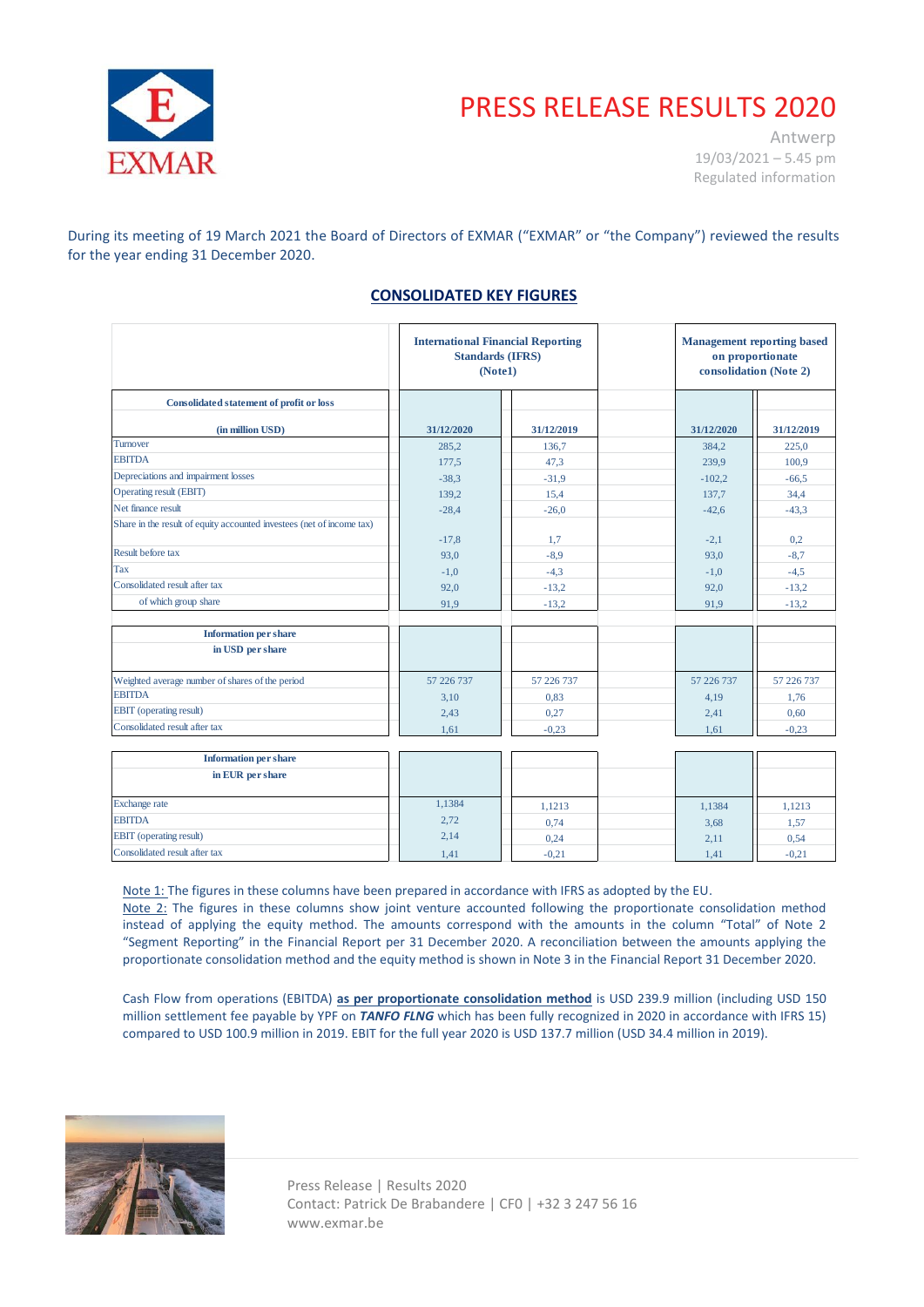The statutory auditor has confirmed that his audit activities, which have been substantially completed, have not to date revealed the need for any significant adjustments to the Consolidated Key Figures contained in this press release.

## **Key events 2020 and outlook 2021**

- **February 2020**: Release of USD 40 million by Bank of China (BOC) from the Debt Service Reserve Account (DSRA) under the *TANGO FLNG* facility agreement.
- **April 2020**: Baron Philippe Bodson, Chairman of the Board, sadly passed away after his fight against COVID-19. Subsequently the Board appointed Nicolas Saverys as Executive Chairman and Francis Mottrie as CEO.
- **June 2020**: Written notification of alleged force majeure received from YPF S.A. under the Charter Agreement and Services Agreement for *TANGO FLNG*.
- **October 2020**: Settlement agreement with YPF S.A. (USD 150 million). Replenishment (USD 40 million) of the DSRA under the Facility Agreement with Bank of China.
- **December 2020**: Refinancing of the bank facility with NORDEA of EXMAR's LPG midsize fleet for an amount of USD 310 million, of which USD 290 million is drawn.
- **February / March 2021**: Signing of the Lease financing of the two VLGC's under construction.

#### **SHIPPING**:

EBIT for the Shipping Business Unit in the full year 2020 was USD -7.8 million compared to USD 14.5 million in 2019. The EBIT has been negatively impacted by an impairment of USD 28.5 million on older vessels.

2020 will be remembered as the year dominated by the unprecedented pandemic which distorted economic activities worldwide and made big impacts on daily lives. The reality is that overall, seaborne gas markets fared relatively well.

| Time-Charter Equivalent (in USD per day) | <b>Full Year</b><br>2020 | <b>Full Year</b><br>2019 |
|------------------------------------------|--------------------------|--------------------------|
| Midsize (38,115 m <sup>3</sup> )         | 21,680                   | 18,587                   |
| VLGC (83,300 m <sup>3</sup> )            | 30,605                   | 28.527                   |
| Pressurized (3,500 m <sup>3</sup> )      | 5.841                    | 7,539                    |
| Pressurized (5,000 m <sup>3</sup> )      | 7.865                    | 8.861                    |

#### VLGC

The EXMAR-controlled *BW TOKYO* performed well in the course of 2020 being fully covered by a time charter dedicated to major LPG Trader Trafigura.

EXMAR will take delivery of two LPG-fuelled 88,000 m<sup>3</sup> VLGC newbuildings (to be named **FLANDERS INNOVATION** and *FLANDERS PIONEER*) expected in the second and third quarter of 2021 that will enter into a long-term time-charter to Equinor ASA (Norway). These vessels were the first VLGCs ordered at the time with dual fuel engines able to burn LPG on the main engine, substantially reducing emissions and underlining EXMAR's continued and consistent ability to innovate.

#### MGC

The midsize freight market started 2020 on a firm note, but softened as the pandemic evolved in the second quarter. With the recovery of the VLGC market in the third and fourth quarters of 2020, midsize freight rates benefitted accordingly and ended the year with a strong upward sentiment.

EXMAR valorised its strong customer portfolio in midsize with extensions of existing time charter contracts with industrial counterparts at improved levels. 76% of EXMAR' s midsize fleet is committed on time charter in 2021 and market indicators appear to forecast 2021 being another rewarding year for the segment.

#### Pressurized

The pressurized freight markets were hit hardest by the pandemic, especially in trades West of Suez when several European countries were entering into various stages of lockdown. East of Suez freight market conditions were somewhat healthier thanks to a more stable trading pattern over there and LPG being redistributed consequently on pressurized ships. Just as with the markets in Europe, we expect a strong recovery in freight market conditions for pressurized vessels as well in the East considering the global ageing of the pressurized fleet.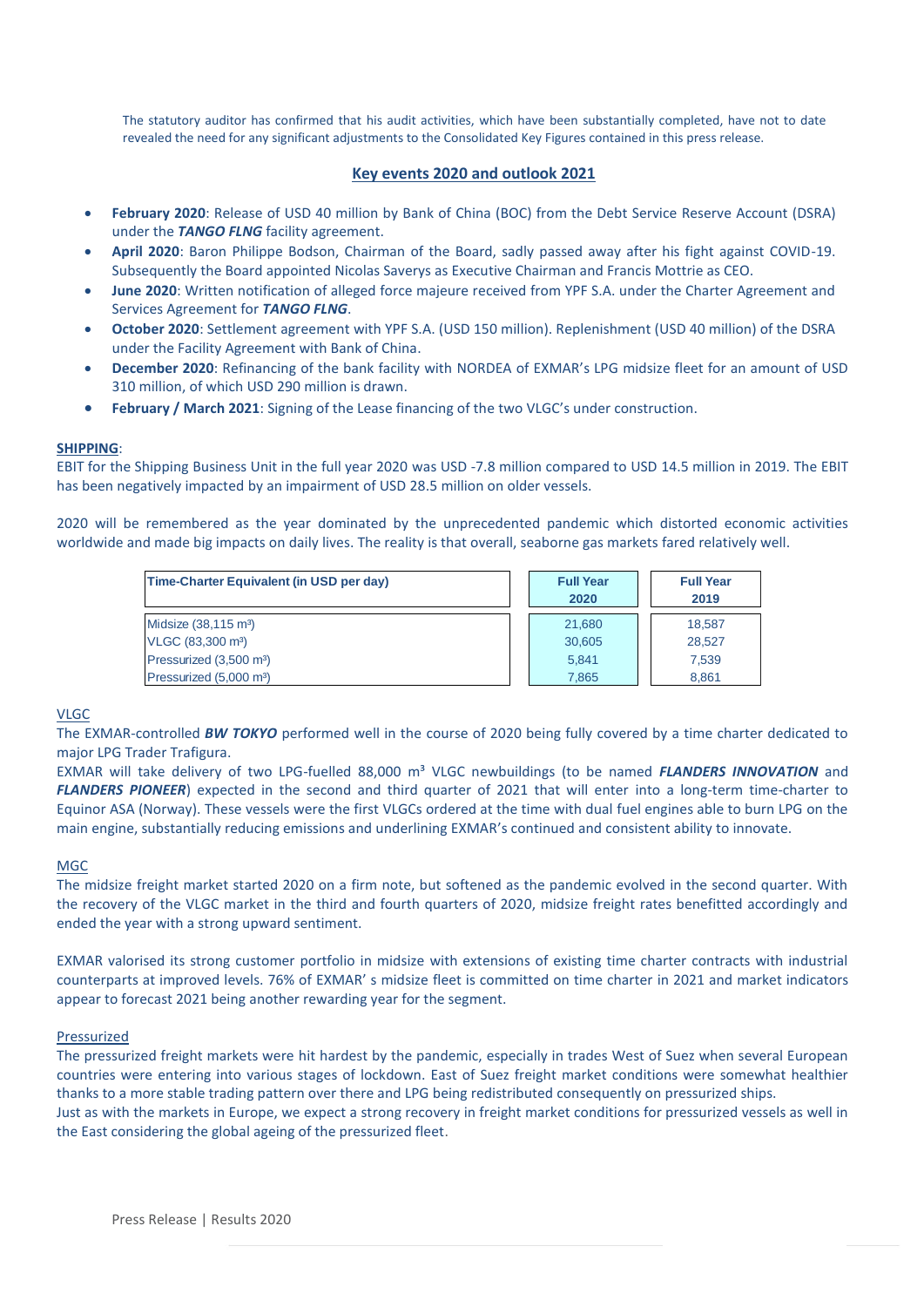#### LNG

#### The LNG carrier *EXCALIBUR* is under time charter contract until early 2022.

#### **INFRASTRUCTURE**

The EBIT for the Infrastructure Business Unit for the full year 2020 was USD 135.8 million including a net settlement fee of USD 149.1 million payable by YPF on *TANGO FLNG* which, although payable in instalments over a period of 18 months, has been fully recognized in 2020 according to IFRS 15. The EBIT for the year 2019 was USD 2 million.

#### Floating barges

Since its arrival end 2019 at the Bahia Blanca terminal in Argentina up to May 2020, *TANGO FLNG* delivered five shipments or 624,000 m<sup>3</sup> of LNG to its customer YPF with an availability of 99%. However, in June EXMAR received from YPF a notice of *force majeure*. YPF claimed that effects of the coronavirus (COVID-19) pandemic both worldwide and in Argentina hindered YPF's ability to perform its obligations under the Charter and Services Agreements. In October 2020 parties reached an agreement over the dispute consisting of a settlement amount of USD 150 million payable by YPF to EXMAR in consideration of the early termination of the agreements. As of today USD 67.5 million has been received, of which USD 40 million has been used for the full replenishment of the DSRA under the Facility Agreement with Bank of China (amounting now to USD 66 million). The balance of the settlement amount is payable by YPF in 13 monthly instalments backed by a financial security issued by an investment grade counterparty. Meanwhile the unit has been demobilized from Argentina and stationed in a sheltered location in Uruguay.

Since the effective termination of the contract with YPF in October 2020, marketing is in full swing and, given its status as a fully-proven facility, there is a healthy interest from the market for the redeployment of *TANGO FLNG*. The fact that the start of 2021 saw increased price levels of oil and gas globally will certainly benefit the opportunities for reactivation.

EXMAR's barge-based floating regasification unit *FSRU S188* is on charter to the Gunvor group for 10 years. The unit continues serving under the charter party. In September 2019 Gunvor has given notice of a dispute with respect to the execution of the Charter and has initiated an arbitration. The arbitration is ongoing without financial impact.

The accommodation barge *NUNCE* contributes as anticipated under its charter with Sonangol (Angola).

*WARIBOKO* was engaged for a short-term mission in Congo in the first half of 2020. The unit has been redeployed in Nigeria for Total E&P Nigeria in February 2021 for a period of six to nine months.

#### **Engineering**

Despite the COVID-19 pandemic and the resulting oil & gas crisis, Exmar Offshore Company (EOC) has registered high engineering utilization levels in 2020. A substantial percentage of the resources available were dedicated to the detailed engineering and construction supervision of the third semisubmersible floating production system for the King's Quay project of Murphy Oil Corporation which utilizes the *OPTI*® design. King's Quay will be the largest *OPTI*® design to date.

Following the transition year of 2019, DV Offshore has sustained itself from the worldwide backlash of delayed or cancelled projects in 2020 by benefiting from long-standing relationships with its core customers.

#### **SUPPORTING SERVICES**

The contribution of the supporting activities to the operating result (EBIT) for the full year 2020 was USD 9.7 million (including USD 13 million compensation for the termination of the Shipmanagement contracts) compared to USD 18 million in 2019 (which was positively influenced by a capital gain of USD 19.2 million).

#### EXMAR Shipmanagement

During the COVID-19 pandemic, EXMAR Shipmanagement has moved swiftly and efficiently to create various health management contingency plans, and thereby achieving operational continuity across the entire fleet. Both for the shorebased and the seagoing teams, communication and connectivity were key for uninterrupted service delivery. An accelerated digitalisation to enable telework, and increased bandwidth for the fleet ensured good connectivity between individual team members, and also between seafarers and their families.

In 2020, EXMAR Shipmanagement's customer portfolio was complemented with three LPG gas carriers from Bashundhara LP Gas. Conversely, Excelerate Energy and Avance Gas decided to consolidate their ship management activities and thereby ended the ship management activities with EXMAR Shipmanagement in 2020. In addition, Citrosuco announced in 2020 the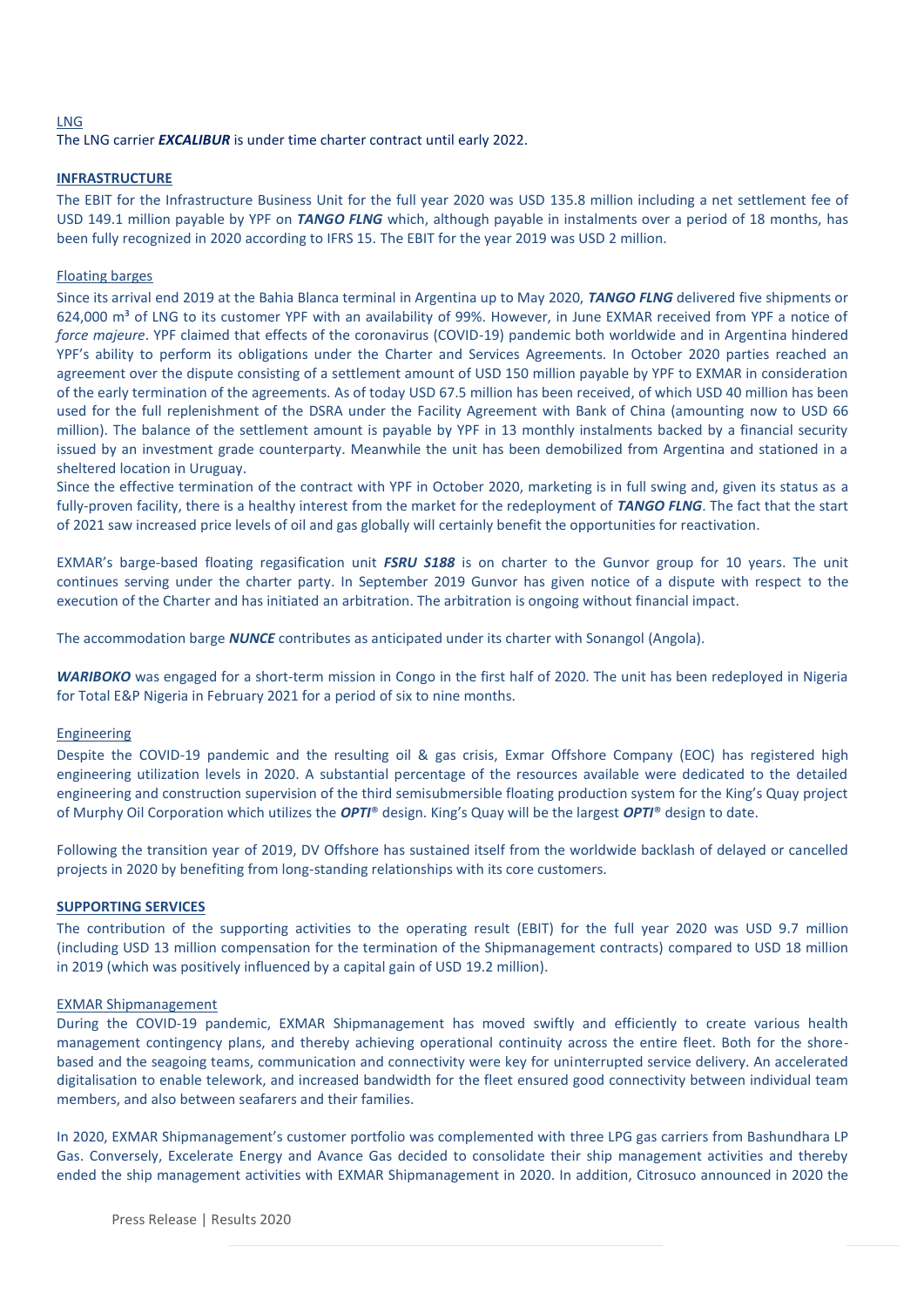re-opening of their own ship management division, planning to transition their fleet into its in-house division by the first half of 2021.

As from mid-2021 the two innovative, LPG-fuelled VLGCs ordered by EXMAR will join the fleet. Extra commercial focus will be invested to further expand the third-party gas fleet.

#### Travel PLUS

The COVID-19 outbreak has caused many uncertainties in the travel industry. How travel trends will evolve in 2021 will mainly depend on the implementation of the vaccine strategy.

#### **BEXCO**

In 2020 the COVID-19 crisis had an impact on BEXCO's manufacturing operations and deliveries. Nonetheless with creative teamwork and dedication of its workforce, the company managed to continue to process and produce clients' orders with a minimum of downtime and with costs well under control. Offshore activities performed extremely well in 2020, with BEXCO experiencing its highest turnover ever in deepwater mooring projects. 2021 will see BEXCO continuing to fulfil its contractual commitments to orders for DeepRope and expects further healthy growth in its offshore heavy lift and offshore wind fiber rope and slings.

### **Update on liquidity position**

Over the past months EXMAR's liquidity position has evolved positively and should gradually improve in 2021 amongst other because of:

- Further to the settlement agreement signed with YPF S.A. on *TANGO FLNG* for an amount of USD 150 million, payments of USD 67.5 million have been received at the date of this report of which USD 40 million has been used for the full replenishment of the DSRA under the facility agreement with Bank of China. The balance of the termination fee will be received over the next 13 months.

- The EUR 18 million Revolving Credit Facility, which was suspended following the YPF dispute, has been released. An amount of EUR 3 million has been drawn on this facility.

- On 14 December 2020, the refinancing of the bank facility of EXMAR's LPG midsize fleet has been completed for an amount of USD 310 million, of which USD 290 million is currently drawn.

- The lease financing of the two new VLGC's to be delivered mid-2021 is fully signed. The leased amount of USD 72 million per vessel will be used to pay the delivery instalment to the shipyard and to repay the pre-delivery financing provided by MAP (USD 10 million/vessel).

The Company is of the opinion that, taking into account its available cash and cash equivalents, its undrawn committed facilities available on the date of establishing the consolidated financial statements and its projected cash flows based on approved budgets, it has sufficient liquidity to meet its present obligations and cover its working capital needs for a period of at least 12 months from the authorization date of the annual report.

The consolidated financial statements for the year ended 31 December 2020 have been prepared on a going concern basis. The main assumptions and uncertainties for EXMAR underpinning the going concern assessment are concentrated around following matters:

- In September 2019, Gunvor gave notice of a dispute under the charterparty and has commenced arbitration. This arbitration procedure is still ongoing. Meanwhile management assumes that the charter remains in full force and effect and is of the opinion that the hire paid is effectively earned and no amounts should be repaid;

- In May 2022 the NOK 650 million Unsecured Bond will come to maturity. Management is considering different scenarios of refinancing or repaying the bond in part or in whole and is confident on the positive outcome of this process.

EXMAR has met all its financial covenants as at 31 December 2020 with sufficient headroom. EXMAR is continuously monitoring compliance with all applicable covenants and believes that based on forecasts for the remaining of the year, and irrespective of the assumptions and uncertainties referred above, all covenants will be met as per June and December 2021.

Considering the elements described above the Board is confident that the Executive Committee will be able to maintain sufficient liquidities to meet its commitments and therefore it has an appropriate basis for the use of the going concern assumption. In the event the above assumptions are not timely met, there is a material uncertainty whether the Company will have sufficient liquidities for the Company to fulfil its obligations of at least 12 months from the date of authorising these financial statements.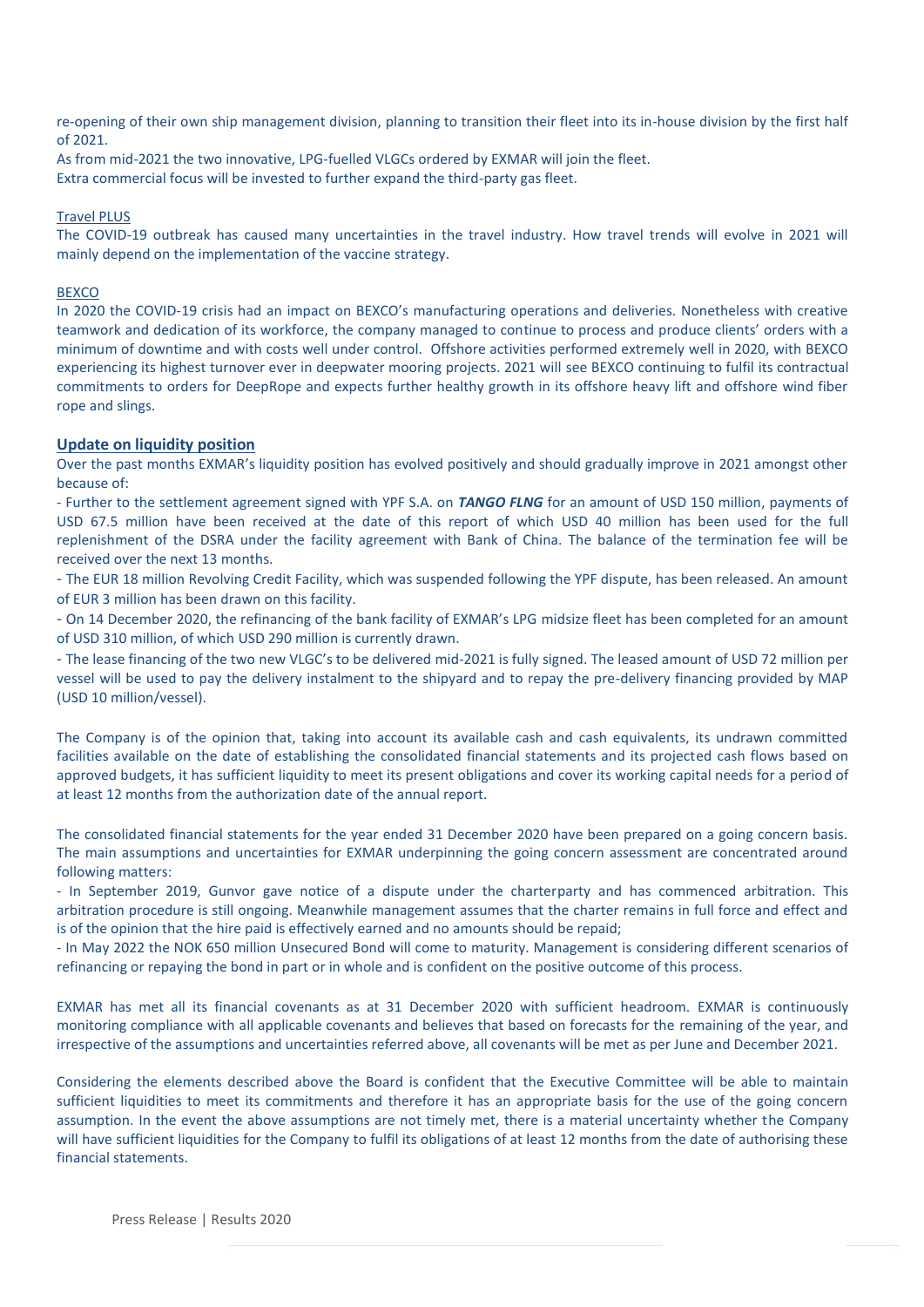#### **Dividend**

At the General Meeting of Shareholders on 18 May 2021, the Board of Directors will propose to distribute a gross dividend of EUR 0.15 per share. If approved by the General Shareholders' Meeting, the dividend of EUR 0.15 gross per share (EUR 0.105 net per share) will be payable from 27 May 2021. (Ex-date 25 May – record date 26 May).

#### \*\*\*

#### **Statement on the true and fair view of the consolidated financial statements and the fair overview of the management report.**

The Board of Directors, represented by Nicolas Saverys (Chairman) and JALCOS NV (represented by its legal representative Ludwig Criel) and the Executive Committee, represented by Patrick De Brabandere (CFO) and Francis Mottrie (CEO), hereby confirm that, to the best of their knowledge, the consolidated financial statements for the period ended 31 December 2020, which have been prepared in accordance with International Financial Reporting Standards (IFRS) issued by the International Accounting Standards Board (IASB) as adopted by the European Union, give a true and fair view of the assets, liabilities, financial position and profit or loss of the Company and the entities included in the consolidation as a whole, and that the management report includes a fair overview of the important events that have occurred during the financial year and of the major transactions with the related parties, and their impact on the consolidated financial statements, together with a description of the principal risks and uncertainties they are exposed to.

#### **Annex**

- Consolidated statement of financial position;
- Consolidated statement of profit or loss;
- Consolidated statement of comprehensive income;
- Consolidated statement of cash flows;
- Consolidated statement of changes in equity.

#### **Calendar 2021**

Financial Report EXMAR available on website: Thursday 16 April 2021 Announcement of the first quarter results 2021: Thursday 22 April 2021 Annual General Meeting of Shareholders: Tuesday 18 May 2021

The Board of Directors Antwerp, 19 March 2021.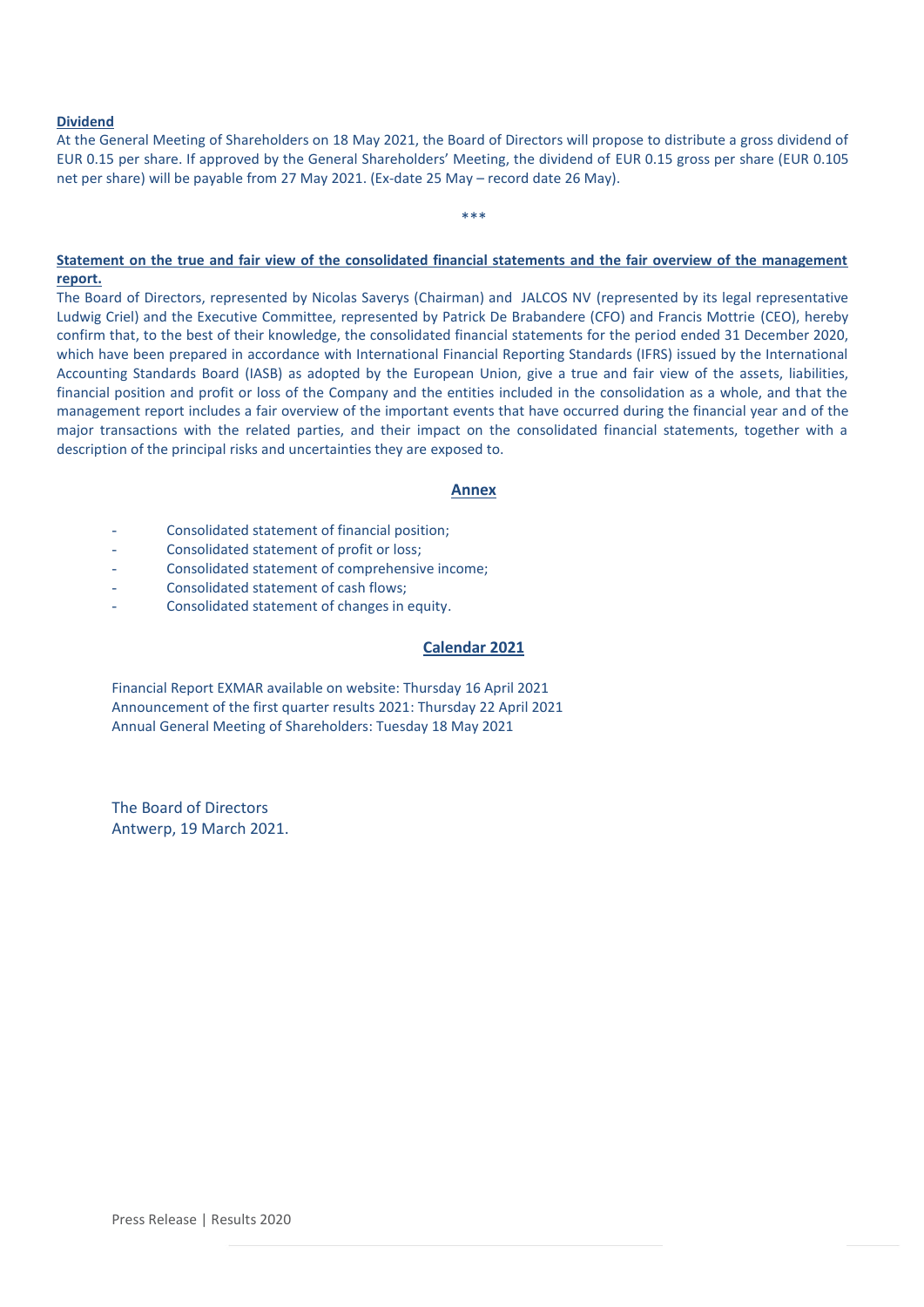

# **CONSOLIDATED STATEMENT OF FINANCIAL POSITION**

(in thousands of USD)

|                                               | 31 December<br>2020 | 31 December<br>2019 |  |
|-----------------------------------------------|---------------------|---------------------|--|
| <b>ASSETS</b>                                 |                     |                     |  |
| <b>NON-CURRENT ASSETS</b>                     | 669,749             | 729,745             |  |
| Vessels                                       | 561,424             | 576,605             |  |
| Vessels                                       | 528,261             | 561,135             |  |
| Vessels under construction - advance payments | 33,163              | 15,470              |  |
| Other property, plant and equipment           | 1,680               | 1,797               |  |
| Intangible assets                             | 73                  | 195                 |  |
| Right-of-use assets                           | 3,461               | 6,111               |  |
| Investments in equity accounted investees     | 73,298              | 95,557              |  |
| Borrowings to equity accounted investees      | 29,813              | 49,479              |  |
| <b>CURRENT ASSETS</b>                         | 262,176             | 180,022             |  |
| Non-current assets held for sale              | 10,000              | 11,000              |  |
| Other investments                             | 1,354               | 4,170               |  |
| Trade and other receivables                   | 143,580             | 43,603              |  |
| Current tax assets                            | 3,472               | 1,353               |  |
| Restricted cash                               | 75,575              | 67,270              |  |
| Cash and cash equivalents                     | 28,195              | 52,626              |  |
| <b>TOTAL ASSETS</b>                           | 931,924             | 909,767             |  |
| <b>EQUITY AND LIABILITIES</b>                 |                     |                     |  |
| <b>TOTAL EQUITY</b>                           | 545,917             | 448,940             |  |
| Equity attributable to owners of the Company  | 545,660             | 448,730             |  |
| Share capital                                 | 88,812              | 88,812              |  |
| Share premium                                 | 209,902             | 209,902             |  |
| Reserves                                      | 155,012             | 163,235             |  |
| Result for the period                         | 91,934              | $-13,219$           |  |
| Non-controlling interest                      | 257                 | 210                 |  |
| <b>NON-CURRENT LIABILITIES</b>                | 278,304             | 325,179             |  |
| Borrowings                                    | 276,588             | 323,582             |  |
| Employee benefits                             | 1,715               | 1,597               |  |
|                                               |                     |                     |  |
| <b>CURRENT LIABILITIES</b>                    | 107,704             | 135,649             |  |
| Borrowings                                    | 65,031              | 81,851              |  |
| Trade and other payables                      | 37,630              | 48,681              |  |
| Current tax liability                         | 5,043               | 5,116               |  |
| <b>TOTAL LIABILITIES</b>                      | 386,007             | 460,828             |  |
| <b>TOTAL EQUITY AND LIABILITIES</b>           | 931,924             | 909,767             |  |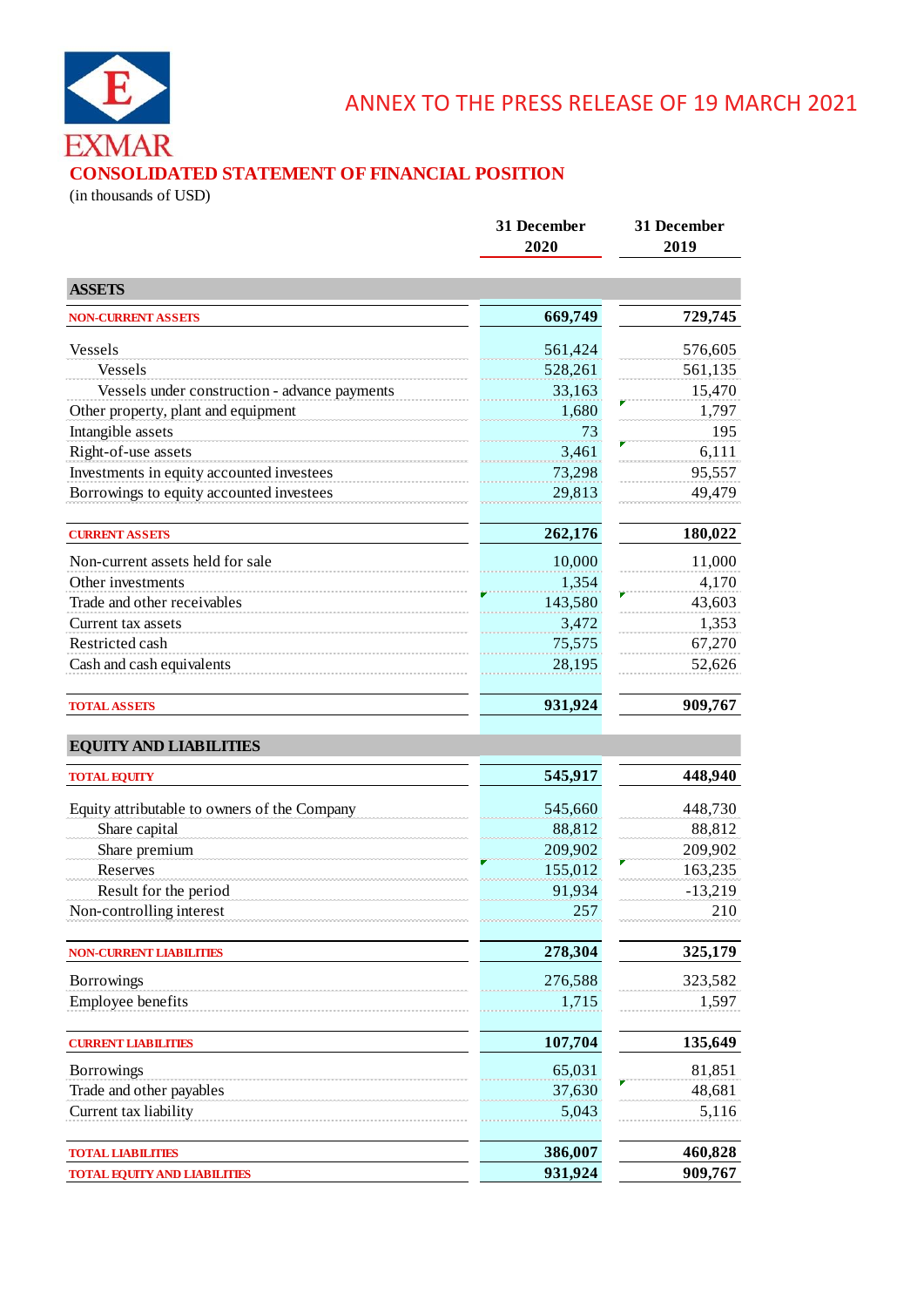# **CONSOLIDATED STATEMENT OF PROFIT OR LOSS AND CONSOLIDATED STATEMENT OF OTHER COMPREHENSIVE INCOME**

(in thousands of USD)

| $\mu$ cho distances of $\sigma$                                               | 12 months ended<br>31 December<br>2020 | 12 months ended<br>31 December<br>2019 |
|-------------------------------------------------------------------------------|----------------------------------------|----------------------------------------|
| <b>STATEMENT OF PROFIT OR LOSS</b>                                            |                                        |                                        |
| Revenue                                                                       | 285,154                                | 136,726                                |
| Gain on disposal                                                              | 95                                     | 19,205                                 |
| Other operating income                                                        | 1,534                                  | 2,315                                  |
| <b>Operating income</b>                                                       | 286,783                                | 158,245                                |
| Vessel expenses                                                               | $-47,254$                              | $-46,928$                              |
| General and administrative expenses                                           | $-31,402$                              | $-30,345$                              |
| Personnel expenses                                                            | $-30,622$                              | $-33,131$                              |
| Depreciations & amortisations                                                 | $-37,270$                              | $-26,771$                              |
| <b>Impairment</b> losses                                                      | $-1,068$                               | $-5,139$                               |
| Loss on disposal                                                              | -4                                     | $-524$                                 |
| <b>Result from operating activities</b>                                       | 139,164                                | 15,407                                 |
| Interest income                                                               | 1,958                                  | 4,430                                  |
| Interest expenses                                                             | $-17,568$                              | $-26,611$                              |
| Other finance income                                                          | 1,508                                  | 3,816                                  |
| Other finance expenses                                                        | $-14,254$                              | $-7,670$                               |
| Net finance result                                                            | $-28,355$                              | $-26,034$                              |
| Result before income tax and share of result of equity accounted<br>investees | 110,809                                | $-10,627$                              |
|                                                                               |                                        |                                        |
| Share of result of equity accounted investees (net of income tax)             | $-17,830$                              | 1,757                                  |
| <b>Result before income tax</b>                                               | 92,980                                 | $-8,870$                               |
| Income tax expense                                                            | $-1,020$                               | $-4,332$                               |
| Result for the period                                                         | 91,960                                 | $-13,202$                              |
| Attributable to:                                                              |                                        |                                        |
| Non-controlling interest                                                      | 25                                     | 16                                     |
| Owners of the Company                                                         | 91,934                                 | $-13,219$                              |
| <b>RESULT FOR THE PERIOD</b>                                                  | 91,960                                 | $-13,202$                              |
| Basic earnings per share (in USD)                                             | 1.61                                   | $-0.23$                                |
| Diluted earnings per share (in USD)                                           | 1.61                                   | $-0.23$                                |
| STATEMENT OF COMPREHENSIVE INCOME                                             |                                        |                                        |
| Result for the period                                                         | 91,960                                 | $-13,202$                              |
| Items that are or may be reclassified to profit or loss                       |                                        |                                        |
| Equity accounted investees - share in other comprehensive income              | 93                                     | $-3,555$                               |
| Foreign currency translation differences                                      | 5,125                                  | 409                                    |
|                                                                               | 5,218                                  | $-3,146$                               |
| Items that will never be reclassified to profit or loss                       |                                        |                                        |
| Employee benefits - remeasurements of defined benefit liability/asset         | $-203$                                 | 2,305                                  |
| Other comprehensive income for the period (net of income tax)                 | 5,015                                  | $-841$                                 |
| Total comprehensive income for the period                                     | 96,975                                 | $-14,044$                              |
| Attributable to:                                                              |                                        |                                        |
| Non-controlling interest                                                      | 46                                     | 13                                     |
| Owners of the Company                                                         | 96,928                                 | $-14,057$                              |
| <b>TOTAL COMPREHENSIVE INCOME FOR THE PERIOD</b>                              | 96,975                                 | $-14,044$                              |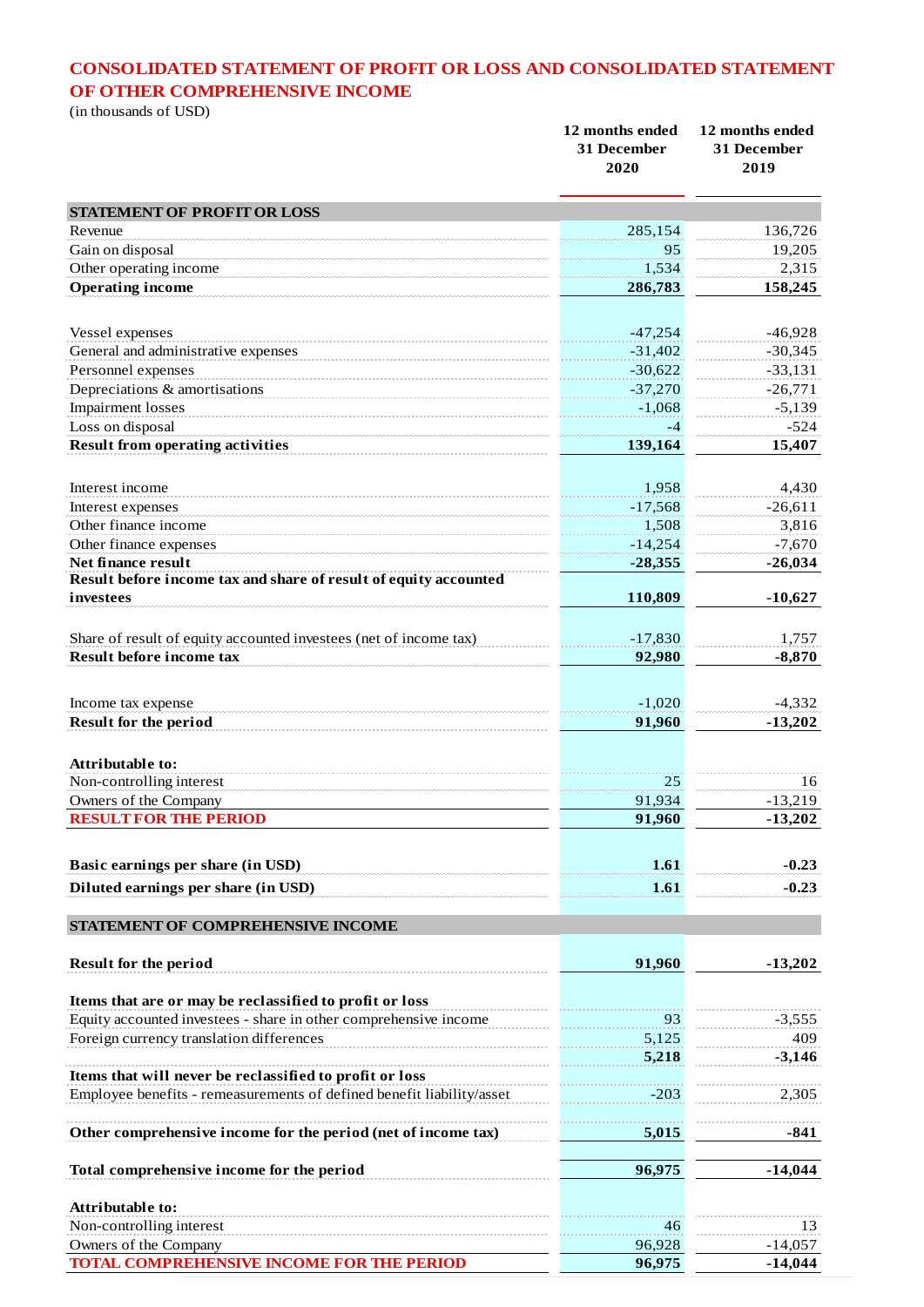# **CONSOLIDATED STATEMENT OF CASH FLOWS**

| (in thousands of USD) | 12 months ended 12 months ended |             |
|-----------------------|---------------------------------|-------------|
|                       | - 31 December                   | 31 December |
|                       | 2020                            | 2019        |

| <b>OPERATING ACTIVITIES</b>                                               |                |                       |
|---------------------------------------------------------------------------|----------------|-----------------------|
| Result for the period                                                     | 91,960         | $-13,202$             |
| Share of result of equity accounted investees (net of income tax)         | 17,830         | $-1,757$              |
| Depreciations and amortisations                                           | 35,303         | 23,071                |
| Depreciations IFRS 16                                                     | 1.967          | 3,700                 |
| <b>Impairment</b> loss                                                    | 1.068          | 5,139                 |
| Profit or loss effect equity securities measured at FVTPL                 | 757            | $-92$                 |
| Net interest expenses/ (income)                                           | 15,609         | 22,181                |
| Income tax expense/ (income)                                              | 1,020          |                       |
|                                                                           | $-91$          | 4,332                 |
| Net gain on sale of assets<br>Dividend income                             | $-121$         | $-18,681$<br>$-259$   |
|                                                                           |                |                       |
| Unrealised exchange difference                                            | 5,162          | 3,930                 |
| Loss on sale of investments                                               | 607            | $\Omega$              |
| Gross cash flow from operating activities                                 | 171,070        | 28,362                |
| (Increase)/decrease of trade and other receivables                        | $-88,975$      | $-3,550$              |
| Increase/(decrease) of trade and other payables                           | $-11,052$      | $-1,202$              |
| Increase/(decrease) in provisions and employee benefits                   | $-178$         | $-186$                |
|                                                                           |                |                       |
| Cash generated from operating activities                                  | 70,865         | 23,424                |
| Interests paid                                                            | $-16,020$      | $-23,890$             |
| Interests paid IFRS 16                                                    | $-159$         | $-1,392$              |
| Interests received                                                        | 1,957          | 4,457                 |
| Income taxes paid                                                         | $-3,211$       | $-2,742$              |
| NET CASH FROM OPERATING ACTIVITIES                                        | 53,432         | $-143$                |
| <b>INVESTING ACTIVITIES</b>                                               |                |                       |
| Acquisition of vessels and vessels under construction $(*)$               | $-19,572$      | $-5,684$              |
| Acquisition of other property, plant and equipment                        | $-192$         | $-336$                |
| Acquisition of intangible assets                                          | $-17$          | $-122$                |
| Proceeds from the sale of vessels and other property, plant and equipment | 91             | $\theta$              |
| Disposal of equity accounted investees, net of cash disposed of           | $\overline{0}$ | 18,667                |
| Dividends received from equity accounted investees                        | 3,814          | 5,000                 |
| Other dividends received                                                  | 121            | 259                   |
| Proceeds from sale of investments                                         | 1,681          | $\theta$              |
| Borrowings to equity accounted investees                                  | $-575$         | $\Omega$              |
| Repayments from equity accounted investees                                | 10,000         | 1,000                 |
| NET CASH FROM INVESTING ACTIVITIES                                        | $-4,650$       | 18,783                |
|                                                                           |                |                       |
| <b>FINANCING ACTIVITIES</b>                                               |                |                       |
| Proceeds from new borrowings<br>Repayment of borrowings                   | 12,802         | 169,393<br>$-169,306$ |
|                                                                           | $-62,036$      |                       |
| Repayment of lease liabilities IFRS 16                                    | $-17,382$      | $-2,600$              |
| Payment for banking fees/ debt transaction costs                          | $\bf{0}$       | $-2,857$              |
| Increase in restricted cash                                               | $-48,305$      | $\theta$              |
| Decrease in restricted cash                                               | 40,000         | $\theta$              |
| NET CASH FROM FINANCING ACTIVITIES                                        | $-74,921$      | $-5,370$              |
| NET INCREASE/(DECREASE) IN CASH AND CASH EQUIVALENTS                      | $-26,139$      | 13,270                |
| RECONCILIATION OF NET INCREASE/(DECREASE) IN CASH AND CASH EQUIVALENTS    |                |                       |
| Net cash and cash equivalents at 1 January                                | 52,626         | 39,837                |
| Net increase/(decrease) in cash and cash equivalents                      | $-26,139$      | 13,270                |
| Exchange rate fluctuations on cash and cash equivalents                   | 1,708          | -481                  |
| NET CASH AND CASH EQUIVALENTS AT 31 DECEMBER                              | 28,195         | 52,626                |

*(\*) The acquisition of vessels and vessels under construction has been corrected with the recovered amount from the Korean Development Bank in respect of advance payments made for 2 VLGC's and acquisitions not yet paid per 31 December 2019.*